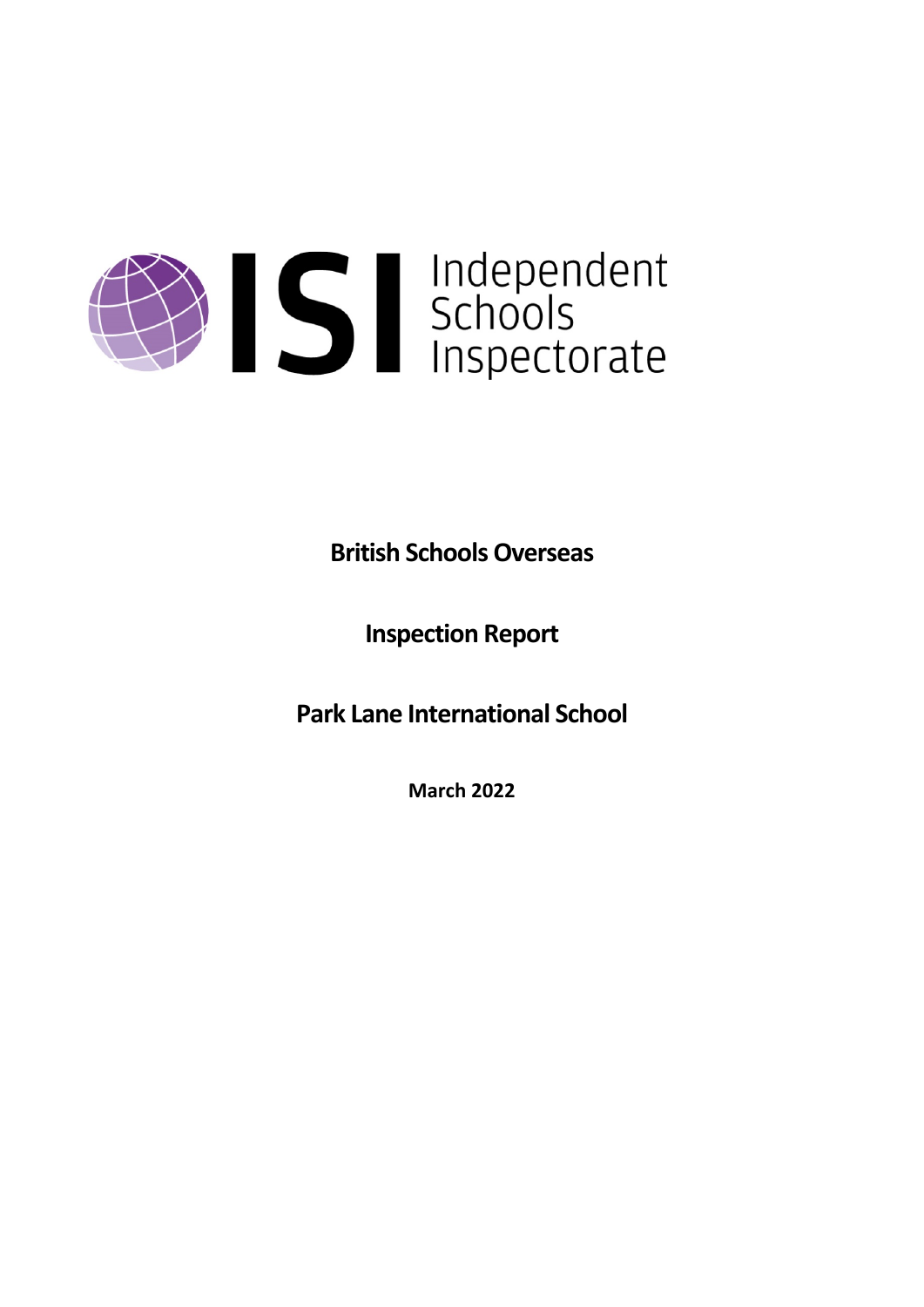# <span id="page-1-0"></span>**Contents**

| <b>Contents</b> |                                                                      | $\mathbf{2}$ |
|-----------------|----------------------------------------------------------------------|--------------|
|                 | <b>School's Details</b>                                              | 3            |
| 1.              | <b>Background Information</b>                                        | 4            |
|                 | <b>About the school</b>                                              | 4            |
|                 | What the school seeks to do                                          | 4            |
|                 | <b>About the pupils</b>                                              | 4            |
| 2.              | <b>Inspection of Standards for British Schools Overseas</b>          | 5            |
|                 | Preface                                                              | 5            |
|                 | <b>Key findings</b>                                                  | 6            |
|                 | Part 1 - Quality of education provided                               | 6            |
|                 | Part 2 - Spiritual, moral, social and cultural development of pupils | 6            |
|                 | Part 3 - Welfare, health and safety of pupils                        | 7            |
|                 | Part 4 - Suitability of staff, supply staff, and proprietors         | 8            |
|                 | Part 5 - Premises of and accommodation at schools                    | 8            |
|                 | Part 6 - Provision of information                                    | 8            |
|                 | Part 7 - Manner in which complaints are handled                      | 8            |
|                 | Part 8 - Quality of leadership in and management of schools          | 9            |
| 3.              | <b>Inspection of Educational Quality</b>                             | 10           |
|                 | Preface                                                              | 10           |
|                 | <b>Key findings</b>                                                  | 10           |
|                 | <b>Recommendation</b>                                                | 10           |
|                 | The quality of the pupils' learning and achievement                  | 10           |
|                 | The quality of the pupils' personal development                      | 13           |
| 4.              | <b>Inspection Evidence</b>                                           | 16           |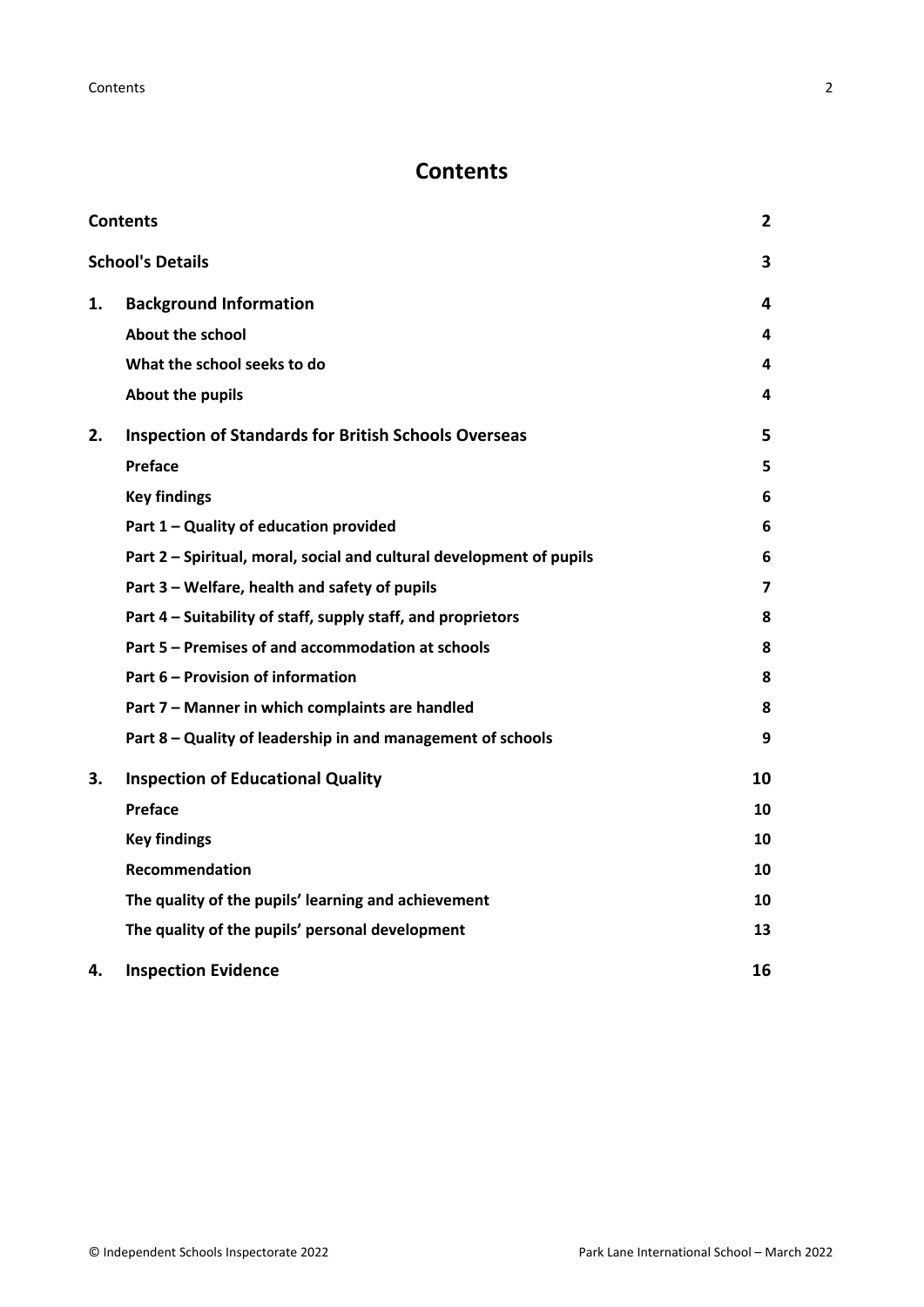# <span id="page-2-0"></span>**School's Details**

| <b>School</b>            | Park Lane International School                                      |                    |                   |     |
|--------------------------|---------------------------------------------------------------------|--------------------|-------------------|-----|
| <b>Address</b>           | Valdštejnská 151/6a<br>118 01 Praha - Malá Strana<br>IČO 284 655 98 |                    |                   |     |
| <b>Telephone number</b>  | +420 257316182                                                      |                    |                   |     |
| <b>Email address</b>     | info@parklane-is.cz                                                 |                    |                   |     |
| Principal                |                                                                     | Mr Paul Ingarfield |                   |     |
| <b>Proprietors</b>       | Mr Jan Bébr and Mr Radek Janata                                     |                    |                   |     |
| Age range                | 2 to 18                                                             |                    |                   |     |
| Number of pupils on roll | 609                                                                 |                    |                   |     |
|                          | <b>EYFS</b>                                                         | 46                 | Primary           | 234 |
|                          | <b>Seniors</b>                                                      | 252                | <b>Sixth Form</b> | 77  |
| <b>Inspection dates</b>  | 28 to 31 March 2022                                                 |                    |                   |     |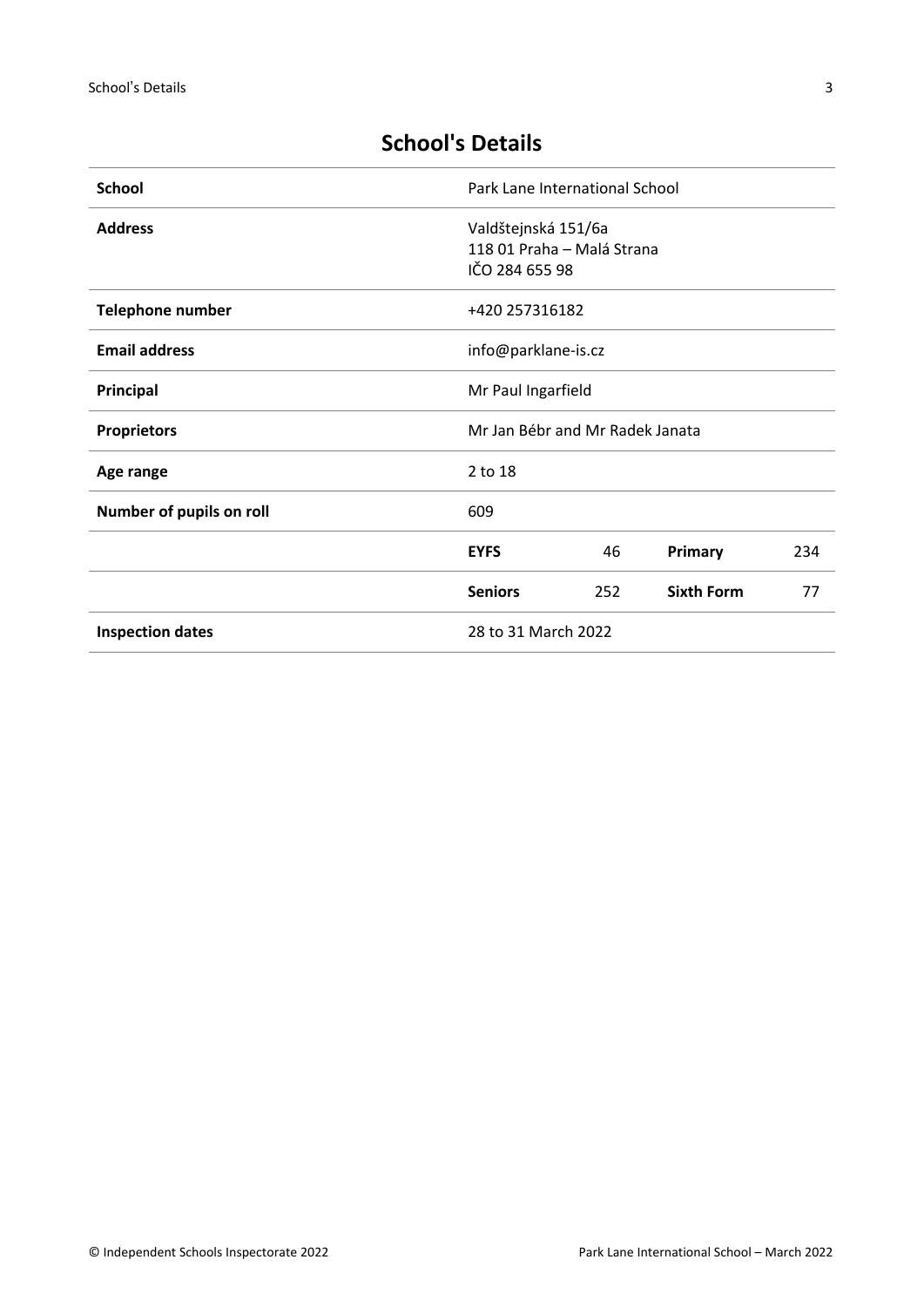## <span id="page-3-0"></span>**1. Background Information**

## <span id="page-3-1"></span>**About the school**

- 1.1 Park Lane International School is a co-educational day school. The school's three campuses are situated within or close to central Prague, in neighbouring districts. The school was founded as Nessie English Preschool in 2006; this is now the Prague 5 campus. The primary school opened in 2007 at Prague 6, Norbertov and the senior school in September 2013 at Valdštejnská in Prague 1. Nearby Klarov for the oldest pupils, opened in 2016, and Sibeliova, for children in the Early Years Foundation Stage (EYFS), close to Norbertov, opened in 2017. In March 2018, the school opened the Pohadka art centre and school community café in Valdštejnská Street, close to the main site for older pupils. The new International Baccalaureate (IB) centre, Uvoz, is due to open in September 2022.
- 1.2 The school is overseen by the two proprietors, the principal, the head of primary, (vice principal), the head of secondary and the director of operations, (non-academic). They are supported by five committees, each of which include parent volunteers and staff members. Changes to the senior leadership and the model of governance reflect the school's expansion. These include the appointment of a new headteacher for the secondary school, in 2020. The school was accredited to offer the IB programme to pupils in September 2018. The current Year 13 is the school's third graduating class.

## <span id="page-3-2"></span>**What the school seeks to do**

1.3 The school seeks to provide a challenging academic programme within a supportive learning environment to cultivate in learners a reflective, open-minded and inquiring approach to both their education and the wider world. It aims to encourage principled, caring and empathetic practices so that pupils are safe within a nurturing environment. The school endeavours to ensure that pupils are curious learners and have integrity so that they mature to be tolerant, humane and empathetic young people, prepared to contribute and play their part as citizens of the world.

## <span id="page-3-3"></span>**About the pupils**

1.4 The vast majority of pupils are European, and are of Czech heritage. They represent 47 different nationalities from across the world. English is an additional language (EAL) for 480 pupils, of whom 58 receive additional support. The overall ability of pupils is broadly average compared to pupils in UK schools. The school has identified 116 pupils as having special educational needs and/or disabilities (SEND), of whom 75 receive additional support for a range of learning difficulties. More able pupils receive additional work in class and attend special activities or events, and pupils with particular talents are supported through facilitating their training and participation in external events.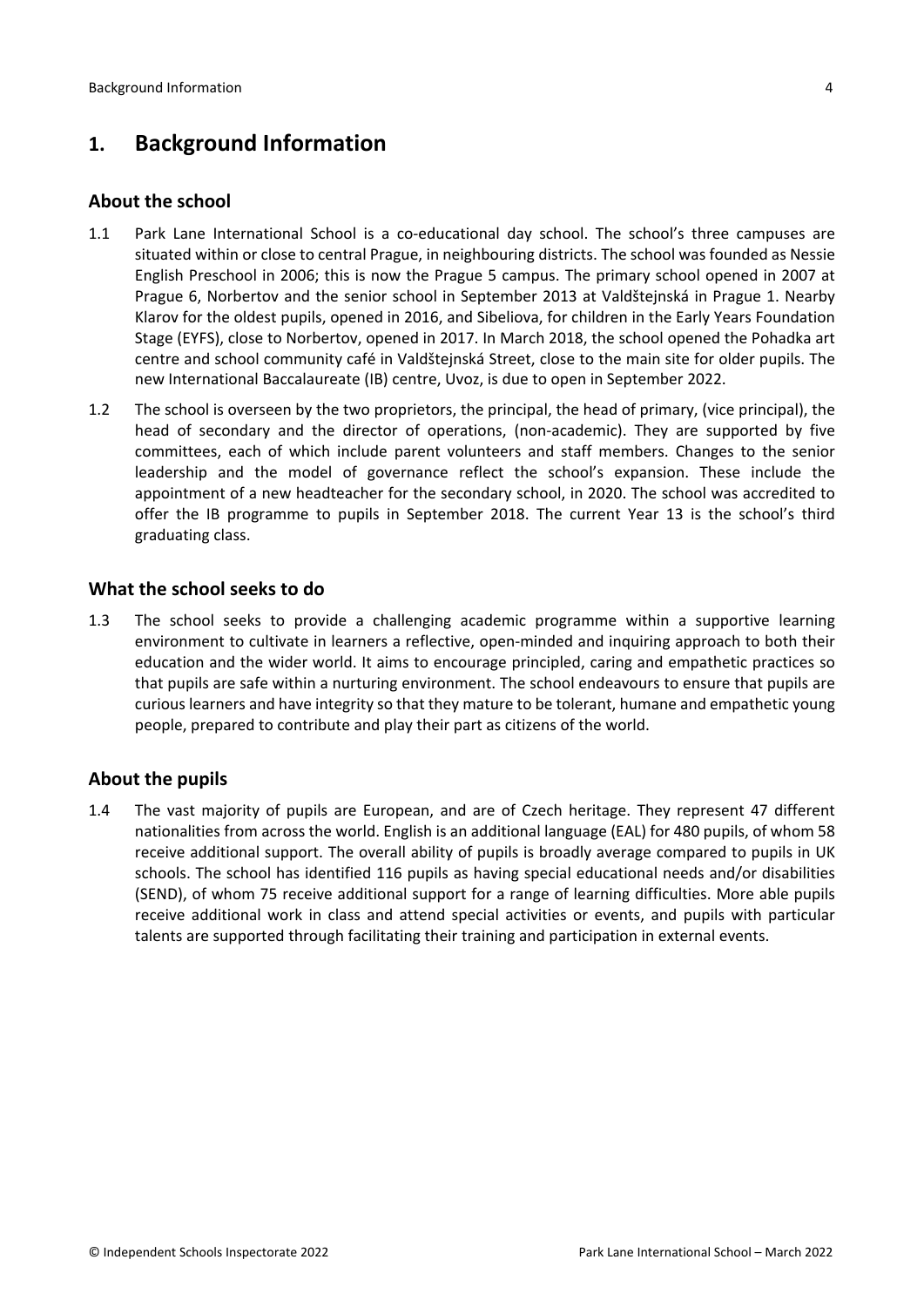## <span id="page-4-0"></span>**2. Inspection of Standards for British Schools Overseas**

## <span id="page-4-1"></span>**Preface**

The Independent Schools Inspectorate (ISI) is a body approved by the British Government for the purpose of inspecting independent schools in England and overseas.

Inspections for British schools overseas follow closely the framework and guidance for independent school inspection in England. ISI reports to the English Department for Education (DfE) on the extent to which schools meet the Standards for British Schools Overseas (BSO). It also takes account, where relevant, of compliance with any local requirements. Schools may opt for an inspection of COMPLIANCE ONLY or a combined inspection of EDUCATIONAL QUALITY AND COMPLIANCE.

The inspection of the school is from an educational perspective and provides limited inspection of other aspects, though inspectors will comment on any significant hazards or problems they encounter which have an adverse impact on children. The inspection does not include: an exhaustive health and safety audit; an indepth examination of the structural condition of the school, its services or other physical features; an investigation of the financial viability of the school or its accounting procedures; an in-depth investigation of the school's compliance with employment or company law; in-depth consideration of the extent to which the school meets the requirements of local law and custom.

**Thisis a COMPLIANCE INSPECTION which was combined with an inspection of EDUCATIONAL QUALITY, the report of which appears later in this document. The COMPLIANCE inspection reports only on the school's compliance with the Standards for British Schools Overseas.** The standards represent minimum requirements, and judgements are given either as **met** or as **not met**. In order to gain BSO accreditation, a school is required to meet all the standards applicable to them. Where the minimum requirements are not met, this is clearly indicated in the relevant section of the report. If a school does not meet all of the standards, it may elect to be re-inspected once it has taken the required actions in order to gain BSO accreditation.

**Headline judgements against the Standards for British Schools Overseas indicate that the standards have been 'met' or 'not met' for accreditation.**

Accreditation as a British school overseas lasts for three years. The school's previous inspection was in March 2018.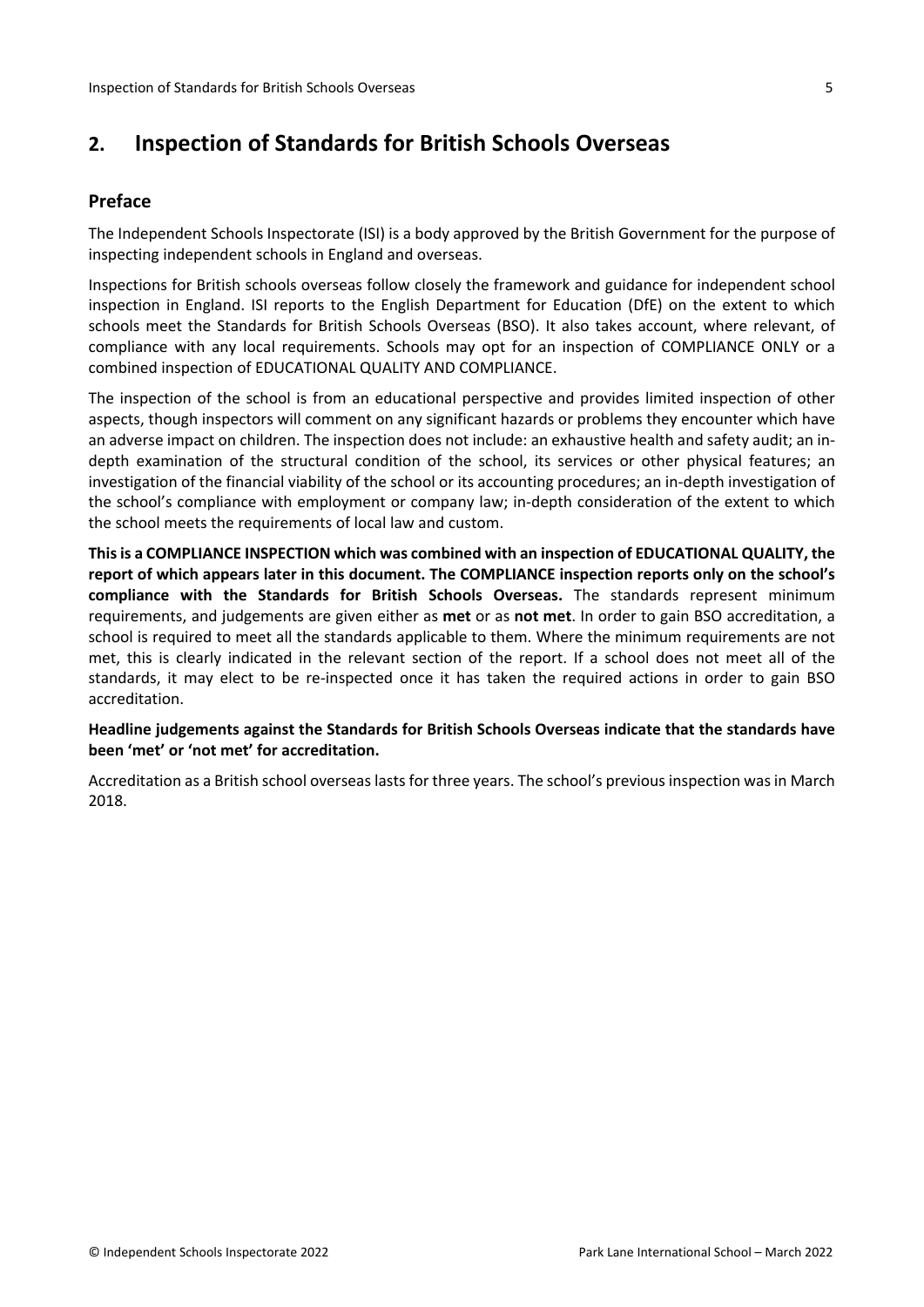### <span id="page-5-0"></span>**Key findings**

2.1 The school meets all the Standards for British Schools Overseas and no further action is required as **a result of this inspection.**

#### <span id="page-5-1"></span>**Part 1 – Quality of education provided**

#### **2.2 The standards relating to the quality of education [paragraphs 1–4] are met.**

- 2.3 The curriculum provides pupils with experience in linguistic, mathematical, scientific, technological, human and social, physical, aesthetic and creative education. It enables pupils to acquire speaking, listening, literacy and numeracy skills and to develop fluency in English. The curriculum also provides personal, social, health and economic education (PSHE) and offers career guidance for pupils of secondary school age.
- 2.4 The teaching enables pupils to acquire new knowledge and make good progress, a view endorsed by the vast majority of parents and pupils in their positive response to the pre-inspection questionnaires. Inspection evidence confirms this view. Additional support is provided for those who join the school with little knowledge of English and for those with SEND. Teaching observed during the inspection featured effective strategies and made efficient use of resources to develop learning and sustain pupils' interest. The teaching does not discriminate against pupils because of their protected characteristics.
- 2.5 The school follows a variety of curricula, each of which provides a framework for assessing pupils' performance and tracking their progress. Learning for the youngest children is based on the UK's Early Years Foundation Stage (EYFS) Framework. In Years 1 to 6, pupils follow the English National Curriculum. In Years 7 to 9, teaching is broadly based on the English National Curriculum together with the curriculum requirements for Czech nationals. Pupils in Years 10 and 11 are prepared for the International General Certificate of Secondary Education (IGCSE) examinations. Year 12 and 13 pupils follow the IB Diploma programme which prepares them for entry to a wide range of universities in the UK and around the world.
- 2.6 Section 3 of this report provides a more detailed evaluation of the quality of the pupils' learning and achievements and the contributions that the curriculum and teaching make to these outcomes.

### <span id="page-5-2"></span>**Part 2 – Spiritual, moral, social and cultural development of pupils**

#### **2.7 The standard relating to spiritual, moral, social and cultural development [paragraph 5] is met.**

- 2.8 Values which are fundamental to life in Britain and many other countries are promoted through the PSHE programme, assemblies and a variety of special activities and events which take place throughout the year. The school encourages pupils to have respect for other people regardless of their background or the protected characteristics of age, disability, gender assignment, marriage and civil partnership, pregnancy and maternity, religion or belief, sex and sexual orientation. It promotes tolerance and harmony between the many different nationalities represented within the school. Pupils are taught to distinguish right from wrong and to accept responsibility for their own behaviour.
- 2.9 The school prepares pupils for the responsibilities of citizenship in the UK, the Czech Republic and the wider world. It encourages respect for democracy and the democratic process and helps pupils to develop balanced views on political issues. It provides opportunities for pupils to make meaningful contributions to the lives of others within the school, the local community and globally. In response to the pre-inspection questionnaire, most parents agree that the school supports their children's personal development and actively promotes values of democracy, respect and tolerance of those with different faiths and beliefs, and most pupils agree that the school encourages them to respect other people.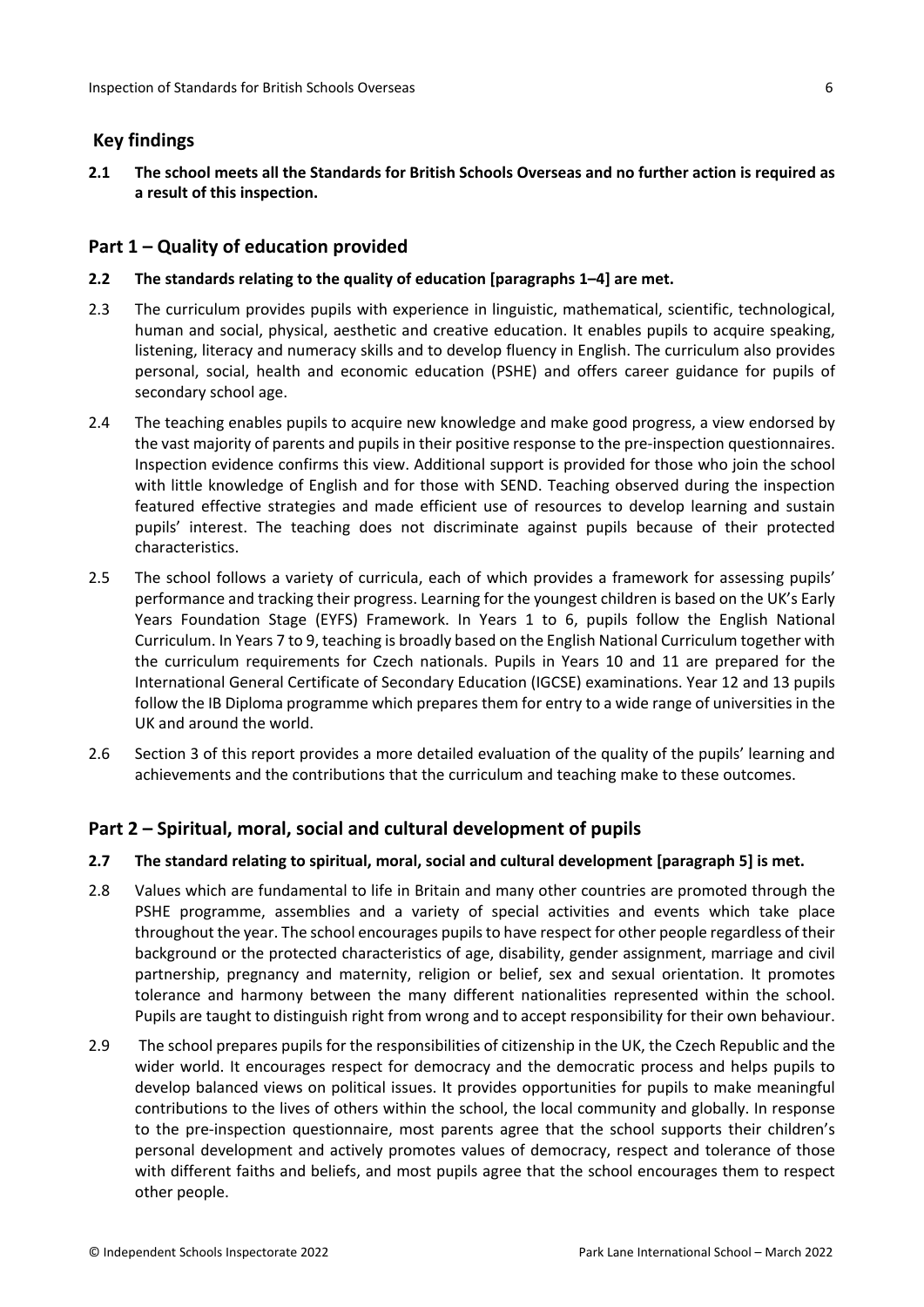2.10 Section 3 of this report provides a more detailed evaluation of the quality of the pupils' spiritual, moral, social and cultural development and achievements and the contributions the curriculum and teaching make to these outcomes.

## <span id="page-6-0"></span>**Part 3 – Welfare, health and safety of pupils**

#### **2.11 The standards relating to welfare, health and safety [paragraphs 6–16] are met.**

- 2.12 The school makes appropriate arrangements to safeguard and promote the welfare of pupils, taking into account both local requirements and guidance provided for schools in England. The safeguarding policy covers all the required areas for schools in England and is implemented effectively. Staff are thoroughly trained in the school's procedures on joining the school and through annual training sessions at the beginning of each school year and regular updates. Safeguarding matters are overseen by the designated safeguarding leads (DSLs), who are members of the senior leadership team and supported by two safeguarding deputies. The DSLs cooperate with the board of governors to ensure effective oversight of safeguarding procedures, to monitor the implementation of the policy and to ensure that an annual review of policy and procedures is undertaken. The school maintains appropriate records of all child protection concerns. Pupils are made fully aware of issues that might affect their welfare, health and safety, through assemblies and topics covered in the school's PSHE programme.
- 2.13 The school has appropriate policies in place to promote good behaviour and to prevent bullying, including cyberbullying. Various initiatives in PSHE lessons, antibullying week and posters on display remind pupils about bullying, how to prevent it and what to do should they encounter it. In questionnaire responses most parents agreed that the school does all that can be reasonably expected to prevent bullying. A small minority of pupils disagree that the school does all it can to prevent bullying. Discussions with pupils indicated that one-off incidents of an unkind word or unfriendly behaviour, usually quickly resolved, are often incorrectly labelled by them as bullying. Pupils clearly understand the advice they are given about bullying which most follow, and as a result, confirmed that it is a rare occurrence. Procedures to promote good behaviour, known and understood by pupils and staff, are almost always effectively implemented. The school maintains appropriate records of pupils' behaviour and any bullying incidents.
- 2.14 The school's approach to health and safety is thorough; the policies and procedures meet the requirements of the Czech authorities and are in accordance with expectations for schools in England. Records are maintained of all health and safety checks, many of which are undertaken by external specialists, and are submitted for scrutiny by local authorities as required. There are regular fire drills and separate emergency lockdown procedures. An external company carries out an annual fire safety check and deals with any issues identified. Hazardous materials, such as those used by cleaners or in the science laboratories, are stored securely. The school has an appropriate risk assessment policy and ensures that risks which may affect pupils' welfare, health and safety are identified and mitigated. In response to their questionnaire, most parents agreed that the school provides a safe and healthy environment for their children.
- 2.15 The school has appropriate policies for first aid and related matters and provides suitable cover for pupils who are ill or injured. The well-equipped medical centres for the primary and secondary sites are staffed by full-time nurses and qualified mental health staff. In addition, many staff are trained in first aid and staff in the early years have appropriate paediatric first-aid training which is updated as required. Confidential records are kept of any medical incidents or consultations. Medicines are stored securely. First aid kits are available in different locations on each site and are provided for school sports events and trips. A few pupils do not feel that suitable first aid is given sufficiently quickly if they are ill or injured. However, inspection found that the school's arrangements for such incidents are more than adequate.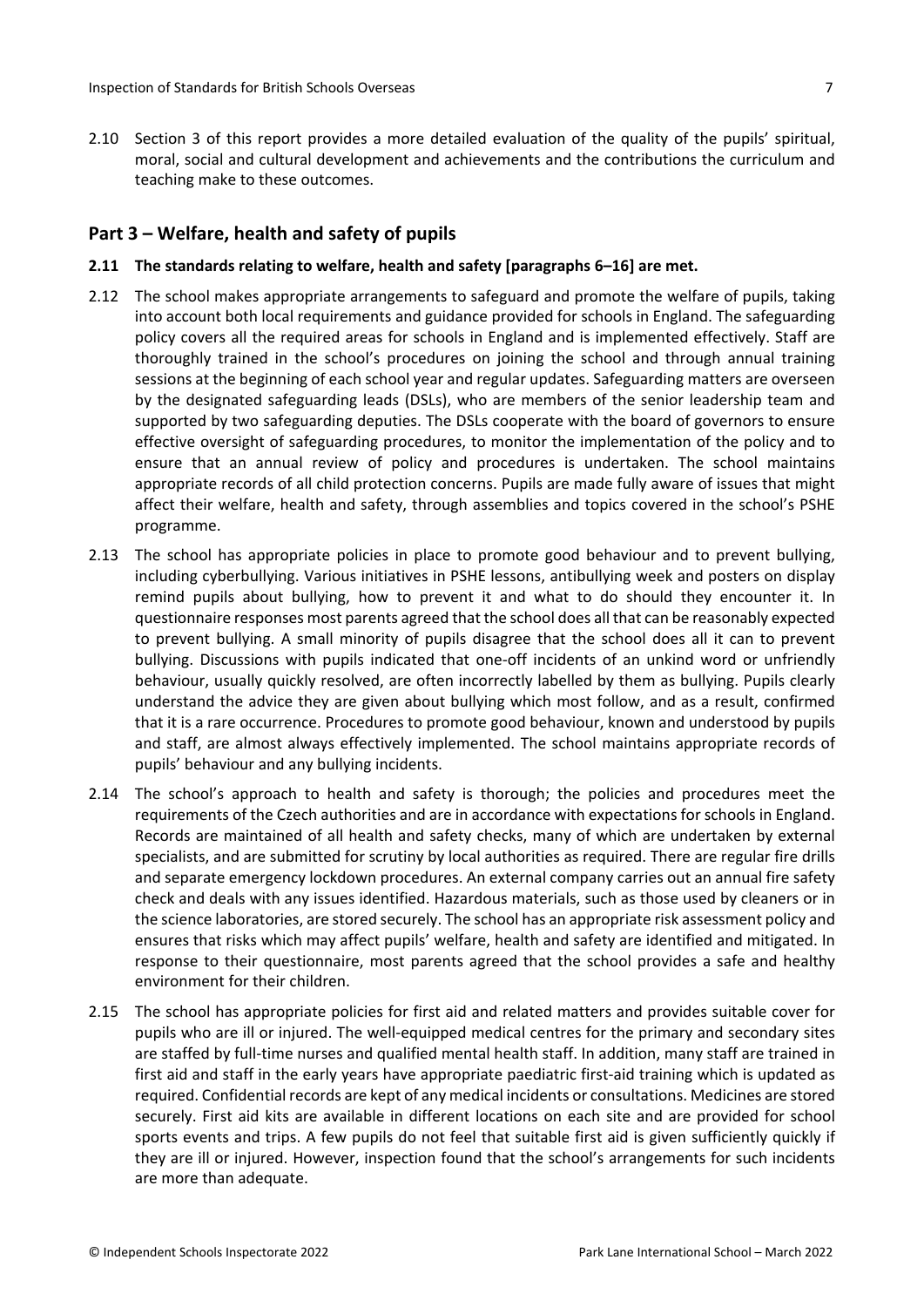2.16 Pupils are supervised appropriately throughout the school day by a rota of staff who are on duty at break and lunchtimes at various locations around the school sites. Admission and attendance registers meet local and UK requirements, are backed up electronically every day and are maintained for the requisite period of time.

## <span id="page-7-0"></span>**Part 4 – Suitability of staff, supply staff, and proprietors**

- **2.17 The standards relating to the suitability of those in contact with pupils at the school [paragraphs 17–21] are met.**
- 2.18 The required checks are carried out on staff and proprietors to ensure their suitability to work with children. The school verifies each person's identity and previous employment history and carries out a criminal record check with the Czech authorities, and where relevant, overseas. Each person's right to work in the Czech Republic and their medical fitness is also checked. Checks ensure that no staff appointed from the UK have been barred or prohibited from teaching or from managing a school. All checks are recorded accurately on the single central register of appointments.

### <span id="page-7-1"></span>**Part 5 – Premises of and accommodation at schools**

#### **2.19 The standards relating to the premises and accommodation [paragraphs 22–31] are met.**

2.20 Suitable and well-maintained toilet and washing facilities are provided, including those for disabled pupils in many different locations around the school. Separate, clearly labelled facilities are available for staff and visitors. Changing rooms and showers are provided for pupils in secondary school taking part in swimming or physical education lessons. The medical rooms on the primary and secondary sites provide well-equipped accommodation to cater for the short-term care of sick and injured pupils. The buildings are checked regularly and maintained to a standard which ensures the health, safety and welfare of pupils. The acoustic conditions and lighting in teaching rooms are suitable. External lighting ensures that pupils can safely enter and leave the school premises. Water dispensers are available throughout the school buildings. Adequate outdoor space, both on and off the school sites, is provided for physical education and play.

#### <span id="page-7-2"></span>**Part 6 – Provision of information**

#### **2.21 The standard relating to the provision of information [paragraph 32] is met.**

2.22 A range of information is variously published, provided or made available to parents, inspectors and local authorities. This includes details of the proprietor, the aims of the school and the curriculum offered. The safeguarding policy is posted on the school's website. This also provides policies for admission, behaviour and exclusions, bullying, complaints, health and safety, first aid, provision for pupils with SEND and those with EAL. Particulars of the school's academic performance during the preceding school year and its results are published. The school fulfils requirements to supply information on pupils' performance and progress by providing a full written report at least annually on each child's attainment and progress, as well as holding parent-teacher meetings and issuing progress reports at various times during the year.

#### <span id="page-7-3"></span>**Part 7 – Manner in which complaints are handled**

#### **2.23 The standard relating to the handling of complaints [paragraph 33] is met.**

2.24 The school's complaints procedure and the manner in which complaints are handled is made available on the school website, together with the number of complaints registered under the formal procedures during the preceding school year. This process seeks to resolve any complaint informally in the first instance, but if concerns are not resolved, parents may lodge a formal complaint in writing.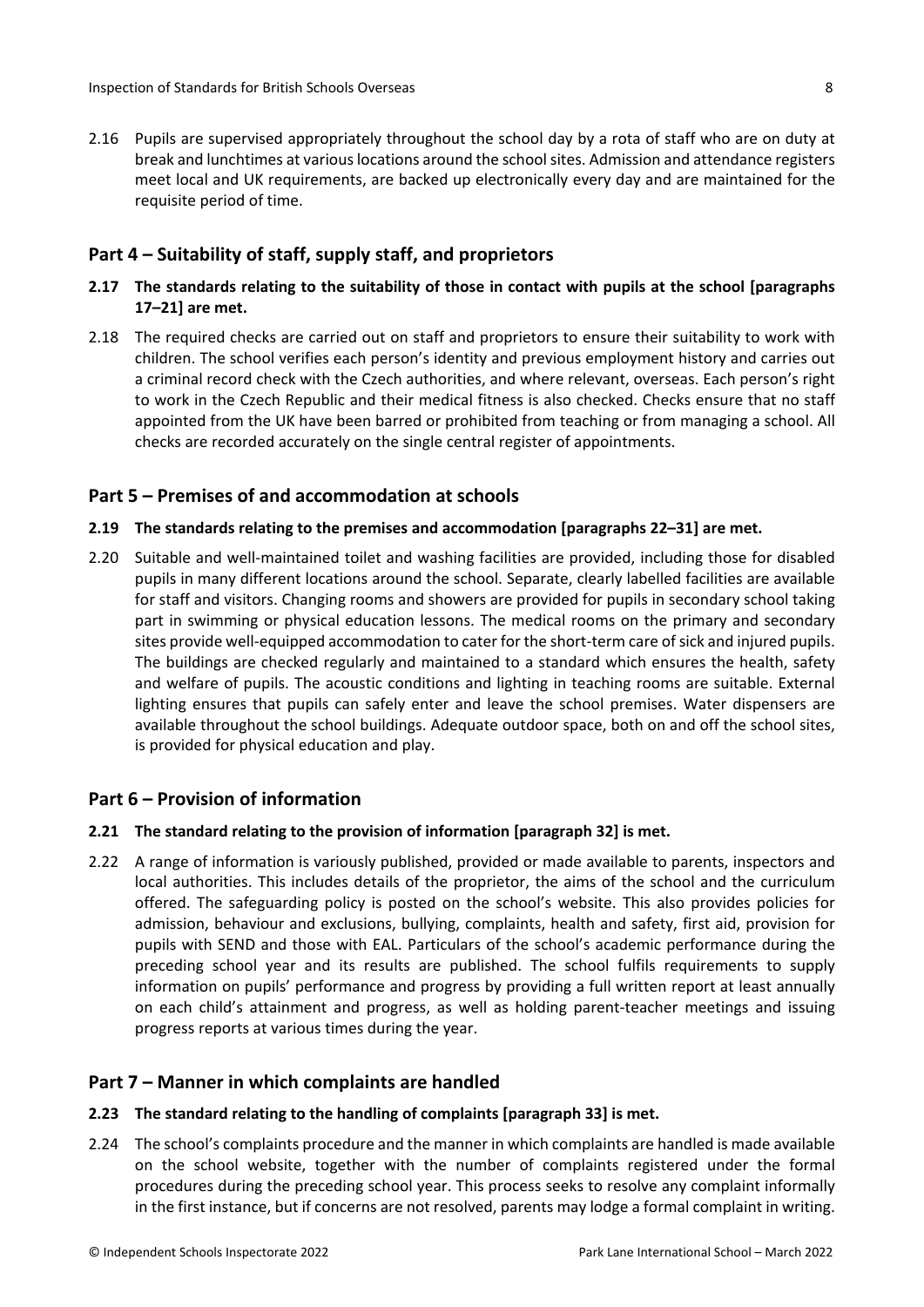Should the complaint remain unresolved, the school makes provision for a hearing before a panel which includes at least one person independent of the management and running of the school and to which parents may attend, accompanied if they so wish. The panel may make findings and recommendations which are communicated to the complainant. A confidential record is kept of all complaints and findings, including action taken by the school whether or not the complaint is upheld. The school's records show that complaints are handled promptly and in accordance with the procedures outlined in the complaints policy.

## <span id="page-8-0"></span>**Part 8 – Quality of leadership in and management of schools**

## **2.25 The standard relating to leadership and management of the school [paragraph 34] is met.**

2.26 The proprietors ensure that the leadership and management of the school demonstrate good skills and knowledge and fulfil their responsibilities so that the standards for British Schools Overseas are met consistently. In both primary and secondary, the well-being of pupils is actively promoted through the school's day-to-day leadership and the oversight of, and decisions made by the principal and headteachers.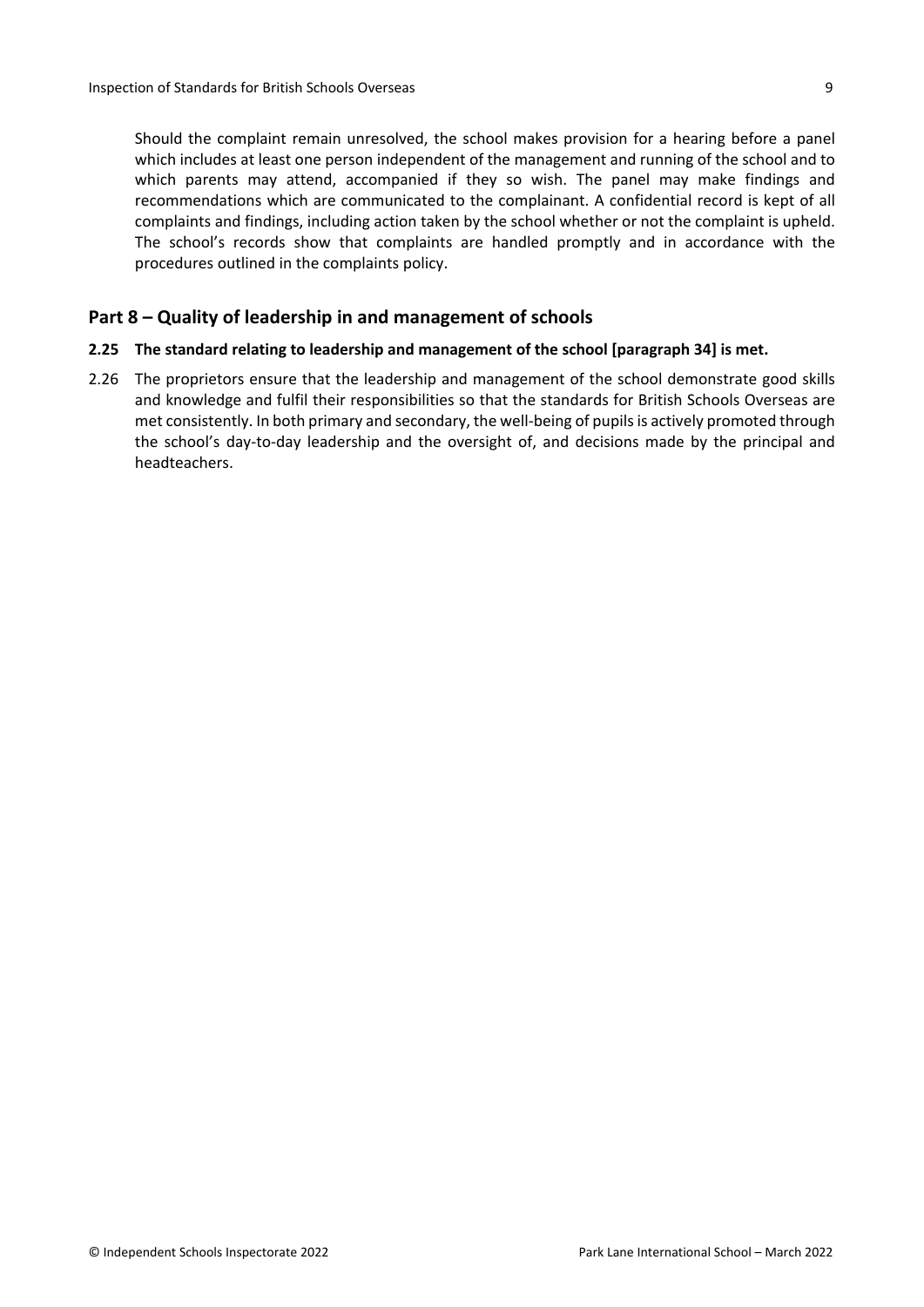# <span id="page-9-0"></span>**3. Inspection of Educational Quality**

## <span id="page-9-1"></span>**Preface**

In addition to evaluating whether or not the school met all of the Standards for British Schools Overseas, this inspection evaluated the **quality** of the school's work, focusing on the two key outcomes for pupils:

- the quality of the pupils' learning and achievement:
- the quality of the pupils' personal development;

Headline judgements of educational quality include one of the ISI descriptors 'excellent', 'good', 'sound' or 'unsatisfactory'. In addition, the text identifies clearly the impact of the curriculum, teaching, pastoral care, leadership and management on outcomes for pupils.

As ISI inspections of British schools overseas are for the benefit of the pupils, inspections aim to:

- provide objective and reliable inspection reports which help schools to recognise and build on their strengths and to identify and remedy any weaknesses;
- inform parents and the wider public of the quality of British schools overseas by placing reports in the public domain;
- help schools to improve the quality and effectiveness of pupils' education.

## <span id="page-9-2"></span>**Key findings**

- **3.1 The quality of the pupils' learning and achievement is excellent.**
- **3.2 The quality of the pupils' personal development is excellent.**

## <span id="page-9-3"></span>**Recommendation**

- 3.3 In the light of the excellent outcomes, the school might like to consider the following:
	- Support further the personal development of pupils in Years 7 to 9 by providing opportunities for them to develop leadership roles within and across their year groups.

## <span id="page-9-4"></span>**The quality of the pupils' learning and achievement**

- 3.4 The quality of the pupils' learning and achievement is excellent.
- 3.5 The overall level of attainment of pupils of all abilities is excellent. Children join the Nursery and EYFS with limited English and as such, teachers and leaders ensure that language and communication are a key focus within well-established daily routines. Staff plan carefully so that children quickly assimilate new sounds and letters, blend simple words, and acquire new language as they learn and play together. They increasingly develop basic numeracy skills, their physical and artistic skills and confidently progress in their native language. By the end of Reception, and moving into Year 1, most children are achieving in line with and above expected levels in relation to UK norms.
- 3.6 Internal assessment data from Years 1 to 6 indicate that most pupils are achieving at, or higher than, expected levels compared to UK pupils taking the same standardised tests in both English and mathematics. Progress in spelling slightly dipped during the pandemic. In response, the school introduced a spelling programme to ensure pupils' progress improved to be in line with their other skills. Lessons are carefully planned with different levels of challenge and clear expectations. Pupils with SEND receive appropriate support within or out of the classroom and make rapid progress from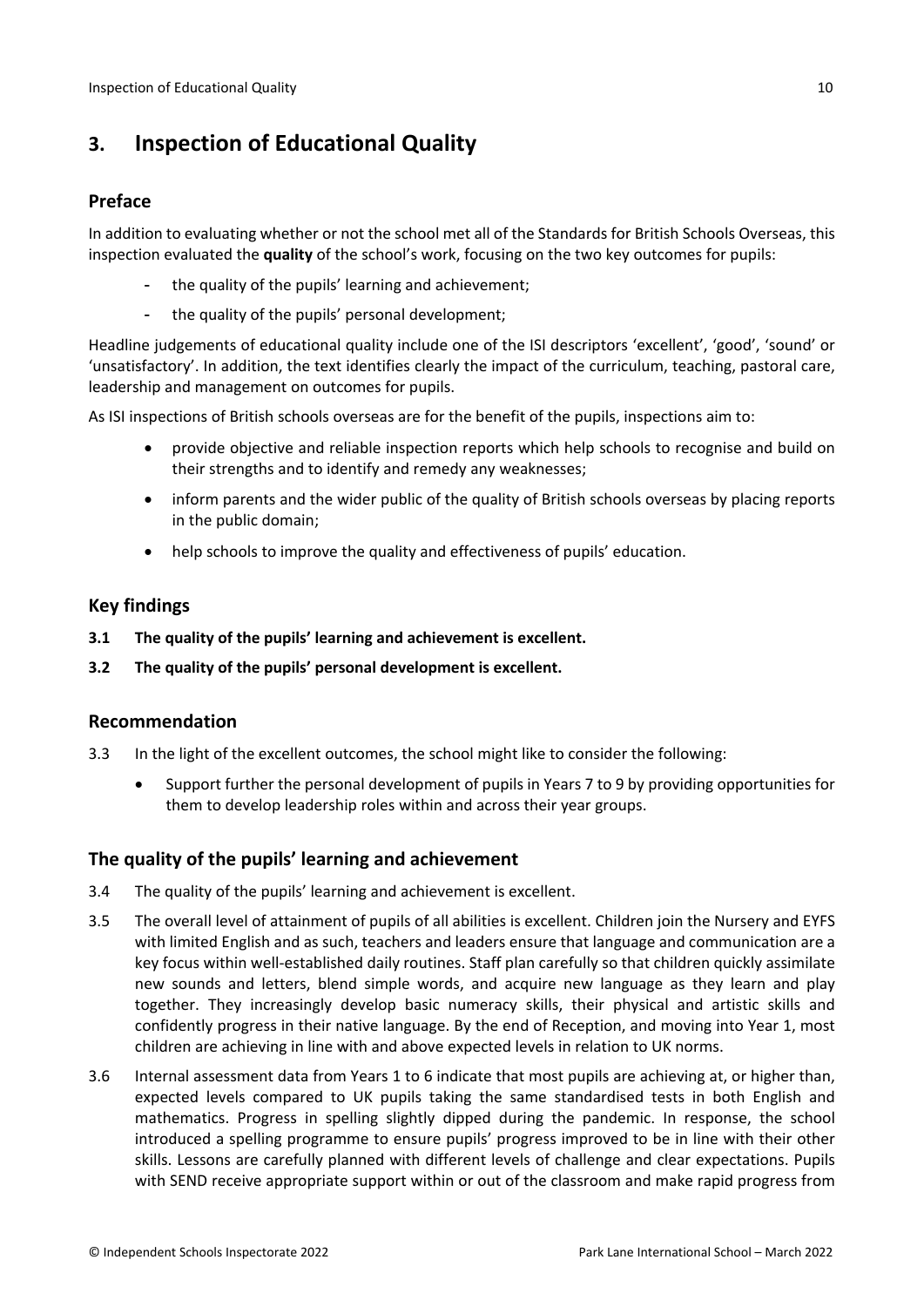their individual starting points. The most able pupils make similarly rapid progress due to additional challenging work and high expectations.

- 3.7 Pupils make rapid progress in secondary and maintain their level of achievement. Together with the requirement for Czech pupils to pass annual assessments, which they successfully achieve, pupils' achievement in IGCSE from 2019 to 2021 has been above international levels with almost threequarters of examinations graded A\* to B. In 2020 and 2021, the first cohorts of pupils taking the IB achieved well, gaining average scores of 33 and 37 respectively, which is above world-wide norms. The vast majority of pupils are successful in achieving a place at the university or institution of their choice. School leaders and governors are highly effective in fulfilling the school's aims, ensuring a challenging academic programme within a supportive learning environment. In response to the preinspection questionnaire, the vast majority of parents agreed that the range of subjects on offer is suitable and that the school prepares pupils well for their future plans.
- 3.8 Pupils' make excellent progress in deepening their knowledge and understanding and in developing the appropriate skills to apply across all subjects. Children in the nursery show great confidence as they learn new skills such as simple coding on their technology devices and choose activities, carefully guided from their identified interests. Older primary pupils were observed, writing creatively as part of their Galapagos Islands topic, developing excellent use of vocabulary and imagery as they considered the evidence for evolution, enhancing not only their knowledge but also their linguistic skills. Older primary pupils listening to *Mars,* Holst's classical piece, appraised the piece, considering tempo and dynamics, as well as identifying instruments and drew pictures to represent the mood of the music, enhancing their appreciation of music and its ability to help identify their own emotions and mood. In a Year 8 geography lesson, highlighting their awareness of climate concerns, pupils demonstrated excellent knowledge and recall of prior learning in defining 'sustainable', adding to others' suggestions on transport, recycling facilities and energy-efficiency. Year 9 physicists, developing their understanding of forces, could clearly explain, the role of friction and traction in model car dynamics. Year 10 artists focus on the artwork of Degas, displayed excellent skills in creating their own work confidently and competently in soft pastel media, with a focus on blending light and colour. Year 11 chemists showed excellent subject-specific knowledge in formulating an equation for the oxidation of ethanol. In Year 12 theory of knowledge (TOK), pupils extending their thinking skills, grappled to define 'politics' and to find a clear meaning for the word 'ideology'. In their questionnaire responses, the vast majority of pupils confirmed that the school gives them opportunity to learn and to make rapid progress.
- 3.9 Pupils have excellent communication skills, adeptly applied across all subjects. The youngest children easily follow instructions and become increasingly confident communicators. Primary pupils read widely, write with clarity, and articulate their ideas carefully. Pupils switch confidently between their native language and English, demonstrating competence in both. Younger secondary pupils read widely, enthusiastically participating in the reader programme to reach one million words and extending their vocabulary and fluency in English. Year 1 pupils successfully incorporated adjectives into complex sentences and recalled examples of onomatopoeia and alliteration. Year 8 pupils developed their skill in identifying literary technique successfully in Shakespeare's, *A Mid-Summer Night's Dream,* aiding their understanding of authorial intention*,* and Year 9 pupils deepened their understanding of Golding's use of colour and tense to convey shades of meaning in his classic novel, *Lord of the Flies*. In Year 13 Czech, pupils marked an authentic sample literary analysis, enjoying the rigour of this exercise, with statement of objectives and consideration of different literary features. Similar levels of rigour were evident in pupils' TOK essays, tackling the limitations of language such as 'flight' in physics and in computer science, in writing complex game theory. Year 7 pupils successfully read poems in Czech, English, French, German and Polish at the poetry café and the audience of staff and pupils were invited to listen for tone, rhythm and rhyme and to enjoy this celebration of language.
- 3.10 Pupil's progress in mathematics across all abilities and subjects is excellent. EYFS children responded readily to, 'How many children are there in the line and is this an odd or an even number?' Mastery of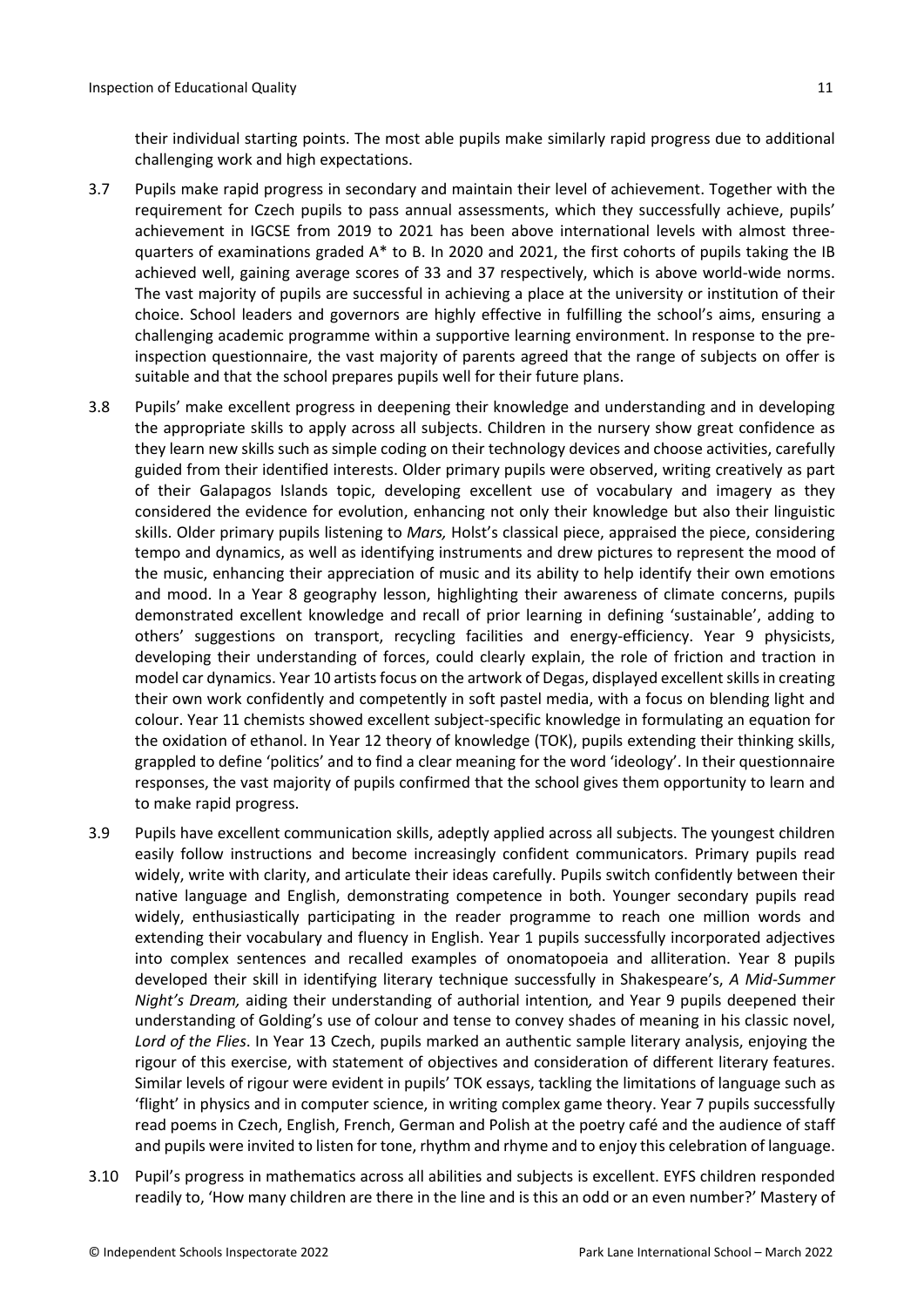number permeatesthe mathematics curriculum, underpinned by lessons where regular practice isthe norm. Reception children completed missing numbers in a 100 square, learning to double with structured apparatus. Pupils of all ages show excellent ability to apply their learning. For example, Year 2 pupils successfully described a pictogram as a picture written in numbers, and demonstrated their ability to interpret a tally chart and Year 3 mathematicians competently solved mental mathematical challenges, and correctly distinguished between centimetre and millimetre in measuring a classroom object. Pupils readily recall prior learning such as when Year 6 mathematicians demonstrated an accurate understanding of perimeter and shape, and Year 8 made excellent progress in adding algebraic fractions. Older pupils adeptly apply their mathematical skills when required. Year 10 computer scientists successfully linked the use of quadratic equations to produce a public-private key pair to keep data transfer private in internet transactions. IB economists interpreted and represented data effectively in graph form and in advanced physics, pupils identified and managed calculations with confidence.

- 3.11 Pupils' achievement in information and communication technology is excellent across all subjects and ages. The youngest pupils demonstrate excellent competency when using the interactive white board to match word sounds. Year 4 pupils use technology effectively to edit such as when producing their Egyptian name in hieroglyphics. In a Year 10 global perspectives lesson, pupils effectively researched and synthesized information to answer questions on water, food and agriculture provision in Gaza and Year 13 pupils' internet research ensured they contextualised journalistic terms and successfully evidenced truth/bias or false news. During e-safety week primary pupils successfully produced a stop motion animation video which reminds pupils of how to be safe online. IB computer scientists accurately write advanced software, and implement convenient user interfaces with sophisticated machine learning models and data visualisation systems. Older pupils organise a computer games club and cryptography club for younger pupils and many pupils take part successfully in the cipher challenge competition.
- 3.12 Pupils develop excellent study skills as they move through the school. Primary pupils focus well when working independently and edit their own work using guidelines provided by their teachers. They were observed independently consulting dictionaries and class vocabulary banks when looking for words to enrich their writing. Older pupils learn early on to draw upon a wide range of sources including how to cite and reference quotations accurately. They carefully evaluate the authenticity of a source, synthesizing the appropriate information using their highly developed note-taking techniques. Year 12 and 13 pupils confirmed that skills acquired from a young age have been invaluable for their work at IB level, appreciating the focus of leaders and teachers who instilled in them the need for rigour, accuracy and integrity in their written work. Year 11 chemists, in preparation for their forthcoming examination, showed excellent problem-solving skills, gathering evidence and applying prior knowledge effectively to address the question, and Year 12 environmentalists provided realistic solutions to addressing plastic waste in the oceans. Leaders and governors have effectively ensured that pupils are extremely well prepared for the next stage of their education.
- 3.13 Pupils enjoy high levels of achievement outside the formal curriculum. In primary, a number of children play baseball, tennis, ice hockey and golf to a high standard and a small number of pupils represent their country in their age category with training time abroad. Primary and secondary pupils enjoy success in international and local schools' competitions, such as the Tatran Střešovice floorball league, and Prague 6 district Aquathlon. Pupils participate in film, art, poetry, and science competitions and Year 5 pupils recently reached the final of an international cookery competition. In 2021 upper primary pupils were shortlisted for the Nancy Rothwell specimen drawing competition. Senior and primary pupils have notable success in a range of mathematical challenges. Pupils participate in the COBIS Music Festival, competing in several categories at a high level and also regularly perform at local events. Others develop their debating skills in the Model United Nations (MUN) with numerous 'best delegate' nominations as well as invitations to chair committees at other schools. Those who enjoy the outdoors, participate in The Duke of Edinburgh's International Award, (DofEI) to bronze, silver and gold level. A few parents in their questionnaire responses said that they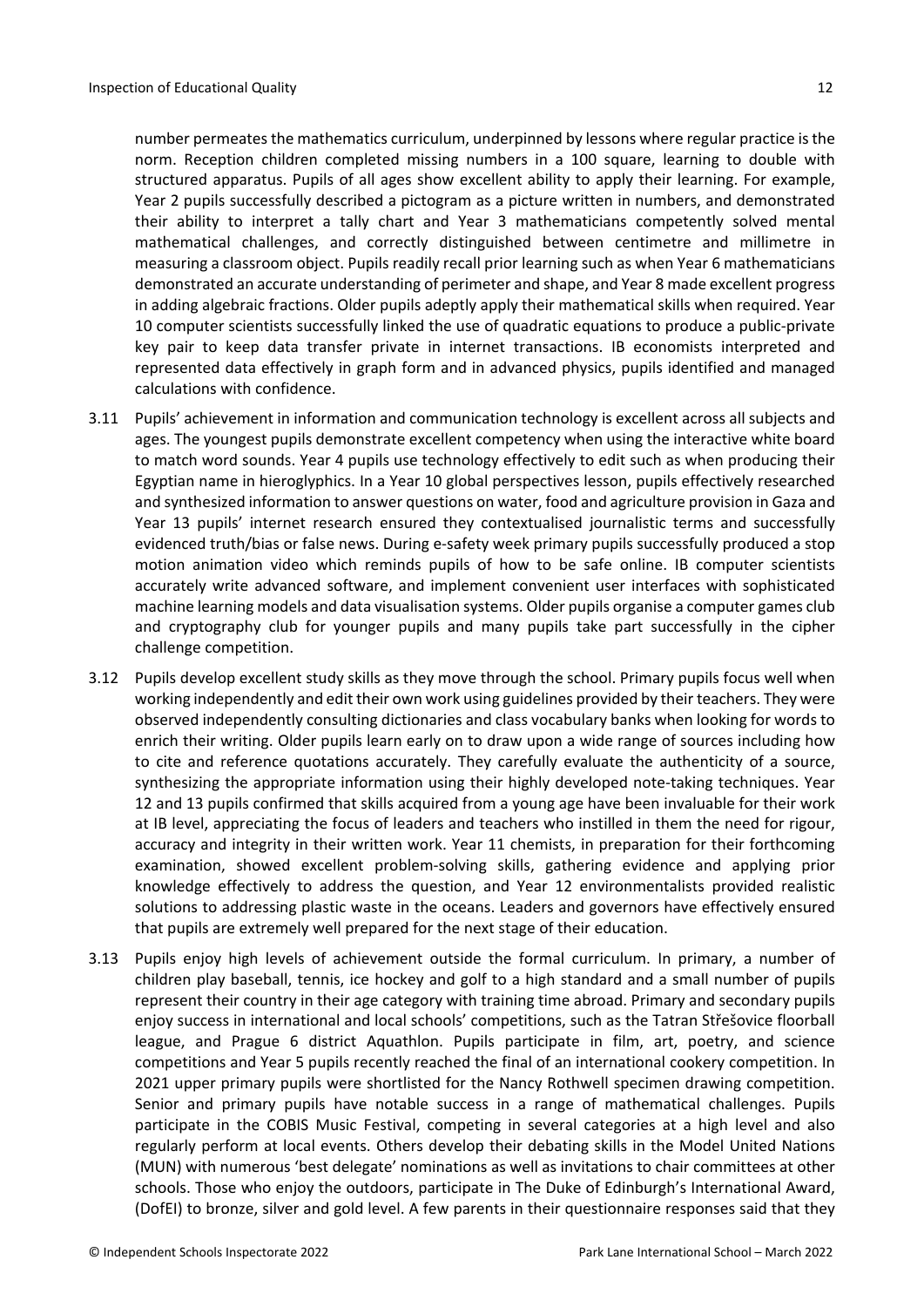3.14 Pupils' attitudes to learning are excellent. Children in the EYFS and primary pupils engage wholeheartedly in all they do. Pupils express their ideas and participate without fear of failure, acknowledging mistakes as part of their learning. The mutual respect observed is a strength of the school and permeates all aspects of learning. Pupils celebrate the efforts and successes of each other in assemblies and in lessons together and appreciate their teachers who provide both inspiration and support. Equally, senior pupils diligently rise to the challenge of their academic work, appreciating the support they receive. Pupils listen attentively to each other and their teachers with remarkable patience and willingness to allow each other to have the opportunity to contribute. This was noticed and noted by inspectors in almost all lessons observed and reflects the mature approach of pupils underpinned by highly committed staff, leaders and governors.

## <span id="page-12-0"></span>**The quality of the pupils' personal development**

- 3.15 The quality of the pupils' personal development is excellent.
- 3.16 Pupils develop excellent levels of self-awareness, self-confidence and self-discipline. They are resilient, demonstrating the ability to persist with a problem until they find the solution because they are encouraged by supportive staff and leaders. In the early years, children show notable selfunderstanding as they learn to work patiently with others and share resources. Independence is encouraged from the earliest age when nursery children learn important tasks such as putting on their own coats and shoes. Teachers praise and celebrate the achievements of pupils but with challenge also. Robust strategies set by teachers, ensure that pupils learn good habits over punctual submission of work, mirrored by academic honesty. As a result, in response pupils take responsibility for their learning and persevere. They accept that making mistakes is part of the learning process and progress well with confidence, well prepared for the next stage of their education. The vast majority of pupils in their questionnaire response, agreed that teachers are supportive and helpful if they have any problems with their work and equally, almost all parents agreed that the schoolsuccessfully promotes their children's personal development and enables their child to develop skills for the future.
- 3.17 Pupils' decision-making skills are excellent. They are thoughtful and reflective because they are prepared to learn from each other and from their teachers. Choice is a common feature of most lessons, including selection of topics for writing, which challenge to take up in mathematics or in topic work and for the older pupils, key decisions such as subject choice for next steps. Younger children are carefully guided to think about the decisions they make in selecting their next activity. In discussion, older pupils explained that teachers and leaders guide their decision making but allow them to find solutions for themselves. Observations from lessons show that pupils working at a high level of challenge, interpret sources, and use all their thinking skills. History lessons demonstrated that older pupils choose from differing interpretations and sources, shifting from a narrative understanding of the past to a grasp of the complexity of history. Pupils make perceptive decisions and appreciate how their actions impinge on others, in terms of their attitudes and behaviour in lessons. Older pupils make sensible decisions around academic work, understanding the need for a balance around exam requirements, and the need to look after their mental health. They feel strongly supported in this by the school pastoral system as teachers support them to remain calm and focused. They have an awareness of the impact that their decisions have on their progress academically and future plans.
- 3.18 Pupils show an excellent appreciation of the non-material aspects of life and know what matters to them, such as friendships at school. They reflect on what they receive from their school community and the benefits of playing sport together and enjoying the wide-open spaces they have for recreation. The ethos of the school enables pupils to develop a strong sense of mutual regard, respect and cultural sensibilities. In discussion, pupils confirmed the high value they place on the importance of art, music and beauty in all its guises. They appreciate the beauty around them and music that helps them to be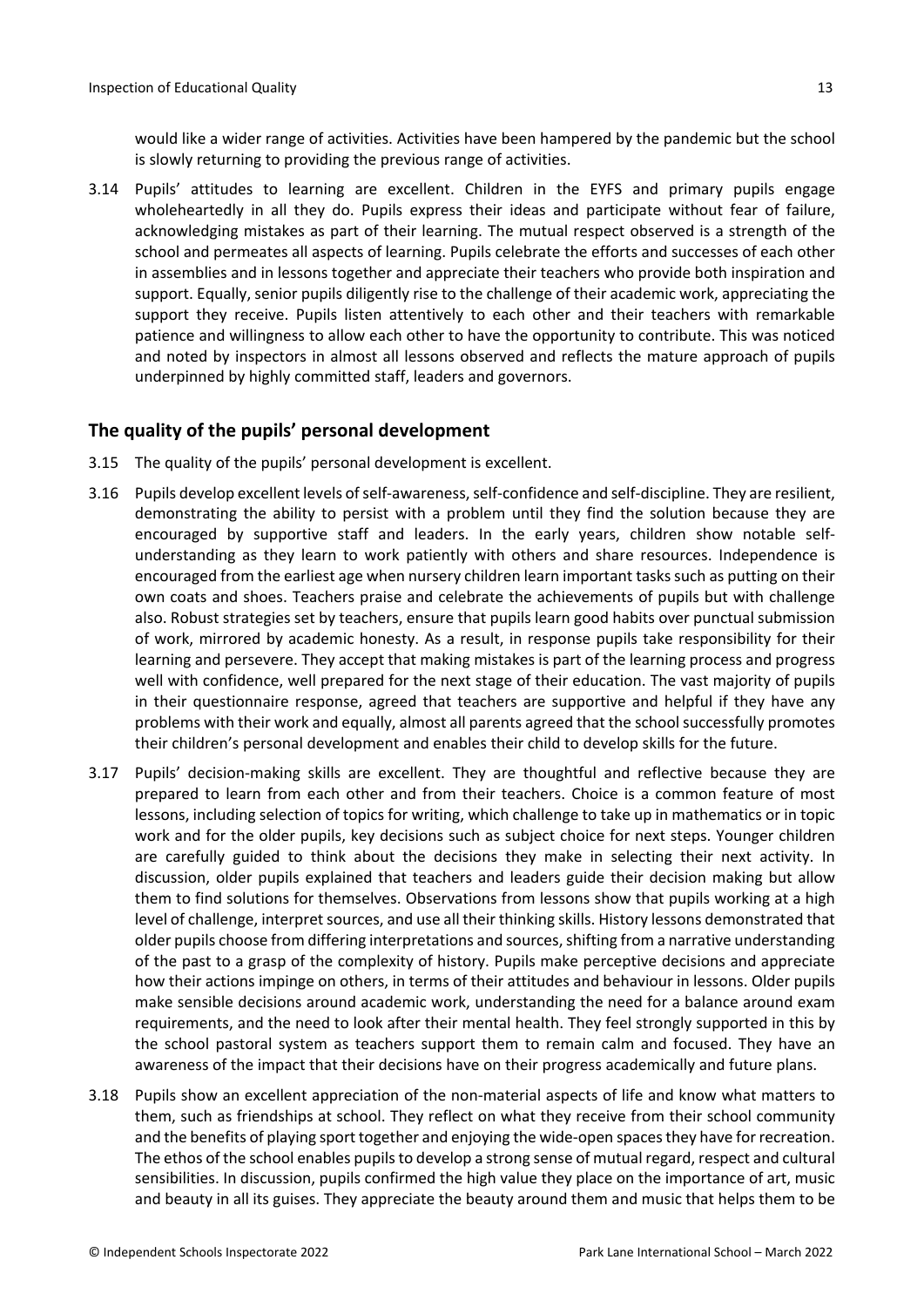calm, speaking with passion about the culture of their city. Whilst they see either playing or listening to musical bands and ensembles as an uplifting experience, pupils also value quiet times, using the inspiring grounds and the woodland terrace. They appreciate the mindfulness sessions organised in school and confirmed that there are many staff to turn to if they have a concern or a worry.

- 3.19 Pupilsshow a mature level of understanding and responsibility fortheir own behaviour which is almost always excellent. They understand they have a moral duty to take responsibility for their own behaviour and to behave well towards others because of the high expectations exemplified by leaders and teachers to maintain high standards. Pupils of all ages reach out to others to offer friendship, as explained by Year 1 Czech speaking pupils who actively support and befriend younger children in Nursery who have yet to acquire any English. Pupils develop a strong sense of right and wrong through the nurturing ethos and care that leaders take to provide staff who help them to think clearly about the importance of attitudes to behaviour and towards others. This was evident in discussion with pupils who demonstrated a mature sensitivity in sharing their ideas on how they seek to support one another in lessons. Pupils understand that rules are there to keep them safe and that this was particularly pertinent during the pandemic. They understand the democratic process from assemblies and discussions in lessons and that to vote is to have freedom of choice as they do for their school councils. Pupils support each other extremely well which ensures that the school is a harmonious community. Most pupils agreed in their questionnaire that the school encourages them to behave well.
- 3.20 Pupils' social development and collaboration is excellent. They are polite and courteous, as for example, greeting inspectors on arrival and in their communication with adults and their teachers and leaders. Pupils spoke very positively about the warm and inviting atmosphere of the school and how everyone works together to build this harmonious community. Older pupils, who joined the school in year 10 or for the sixth form, confirmed that it is easy to settle in to this school because pupils are sociable, friendly and inclusive and actively seek to draw others in. Nursery and Reception children enjoy exploring topics such as sharing and fairness with each other and their teachers, and demonstrated their discussions in practice in lessons. Primary pupils are highly respectful of each other, understanding that working together to learn benefits everyone and teaches key skills of listening to others. This was evident in lesson observations where pupils worked together on their Galapagos project, in their topics exploring Antarctica and in their play, where playground buddies ensure no one is left out. Pupils regularly work together collaboratively as observed in many lessons, where sharing ideas and listening to each other attentively, allowing their peers time to explain themselves and to learn from each other. They work cooperatively to ensure they make the most of each lesson. Governors and leaders are highly successful in fulfilling the aims in ensuring that the core values for pupils to be respectful, responsible, resourceful, resilient and risk-takers in their learning are met.
- 3.21 Pupils of all ages demonstrate an excellent understanding of their shared responsibility to maintain a positive environment in school, and as a result there is a strong sense of community. In the EYFS, children quickly establish good habits through being involved in collective responsibilities such as tidying up resources, play equipment and the cloakroom. In the primary, pupils enjoy helping with tasks in the classroom and assuming monitor roles. Older pupils support younger pupils as reading buddies and value the many opportunities to take on formal responsibility such as the primary school council or as house captains. Similarly, older senior pupils have a strong leadership role in supporting younger pupils in activities and clubs. In the lower secondary years, pupils said in discussion that there are fewer opportunities for leadership roles and this has been recognised by leaders who plan to develop this. Support for charities through such events as bake sales and collections helps to promote a broader global awareness and has included raising money or collecting goods for Greenpeace, Ukrainian refugees, and the Christmas Shoebox Appeal. These all promote and demonstrate a strong desire by pupils to support the local community and wider society in general.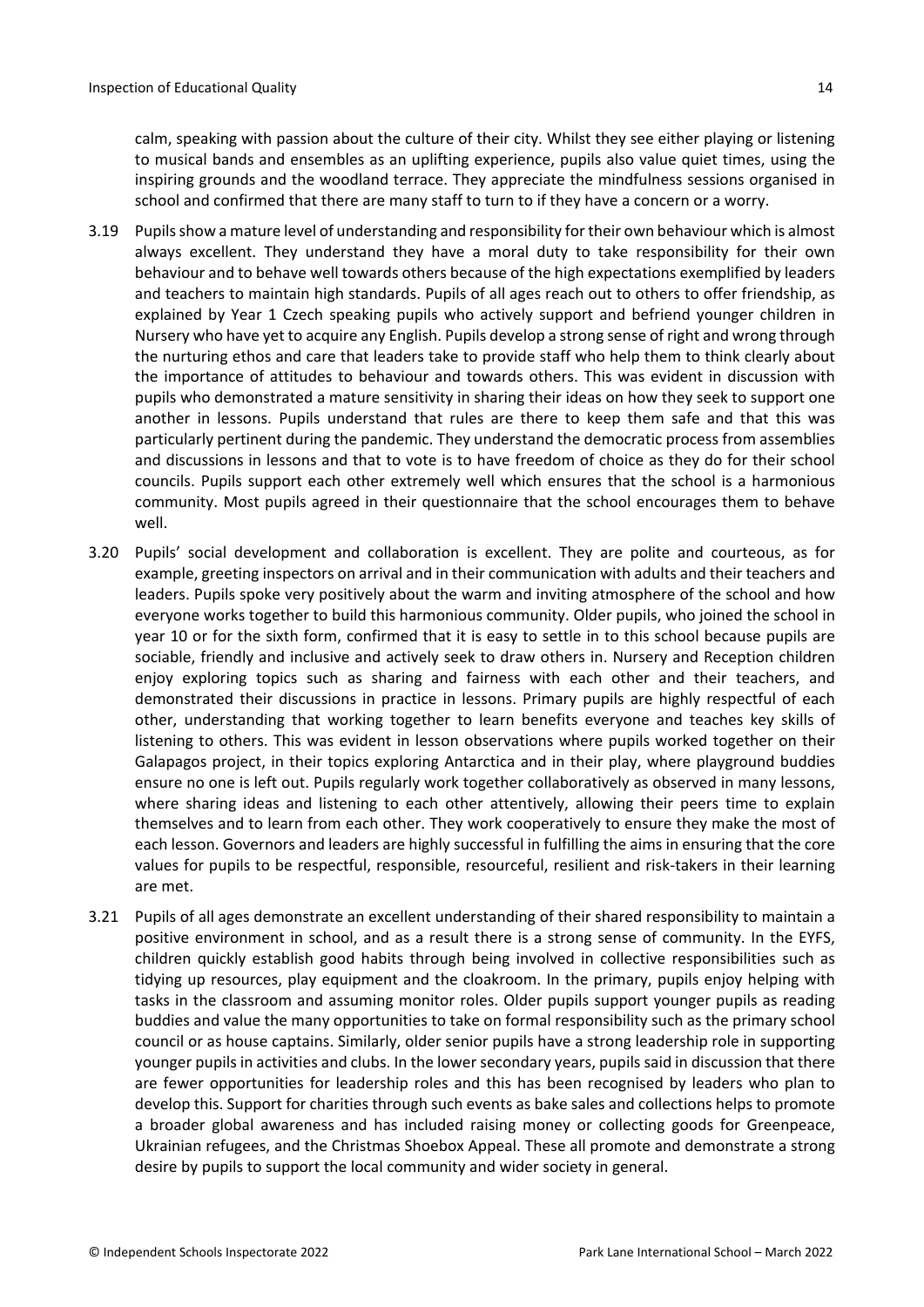- 3.22 The mutual respect between pupils and teachers and between pupils themselves is immediately noticeable on being in the school. The inherent nature of being an international school with almost fifty nationalities represented from around the world ensures that high levels of respect for diversity and difference are the norm. Pupils confirmed in discussion that they accept this without question. They acknowledged a positive acceptance across the school of those with protected characteristics, showing an empathetic understanding of the diverse nature of humanity. Cultural festivals and international days from around the world are celebrated which reinforces the mutual respect those pupils have for each other. Older pupils pursue a committed involvement with MUN which reinforces their understanding of diversity and promotes their global awareness. This is not only a cerebral activity but is turned into action, such as in their support for refugees and in raising funds in a myriad of ways to support those in need in Ukraine.
- 3.23 Pupils have an excellent awareness of how to stay safe both physically and online through the reinforcement of the teaching staff and the e-safety teaching programme. Year 5 pupils enjoy the role of helping younger pupils with online safety. Younger pupils know that fruit is a healthy option as a snack and that lunch includes vegetables because they provide vitamins for healthy bodies. Older pupils recognise the need for a healthy work-life balance, particularly when preparing for examinations and appreciate the support they receive from staff. They understand the need for physical exercise and take part regularly in a range of activities to support their health and well-being and know that when working online it is important to have short breaks from screen watching. Older pupils benefit from an ongoing emphasis on mindfulness and understand that they must take time for rest and relaxation for their well-being to perform at their best in the examinations. Most parents and pupils who responded to the questionnaire agree that the school encourages pupils to adopt a healthy lifestyle.